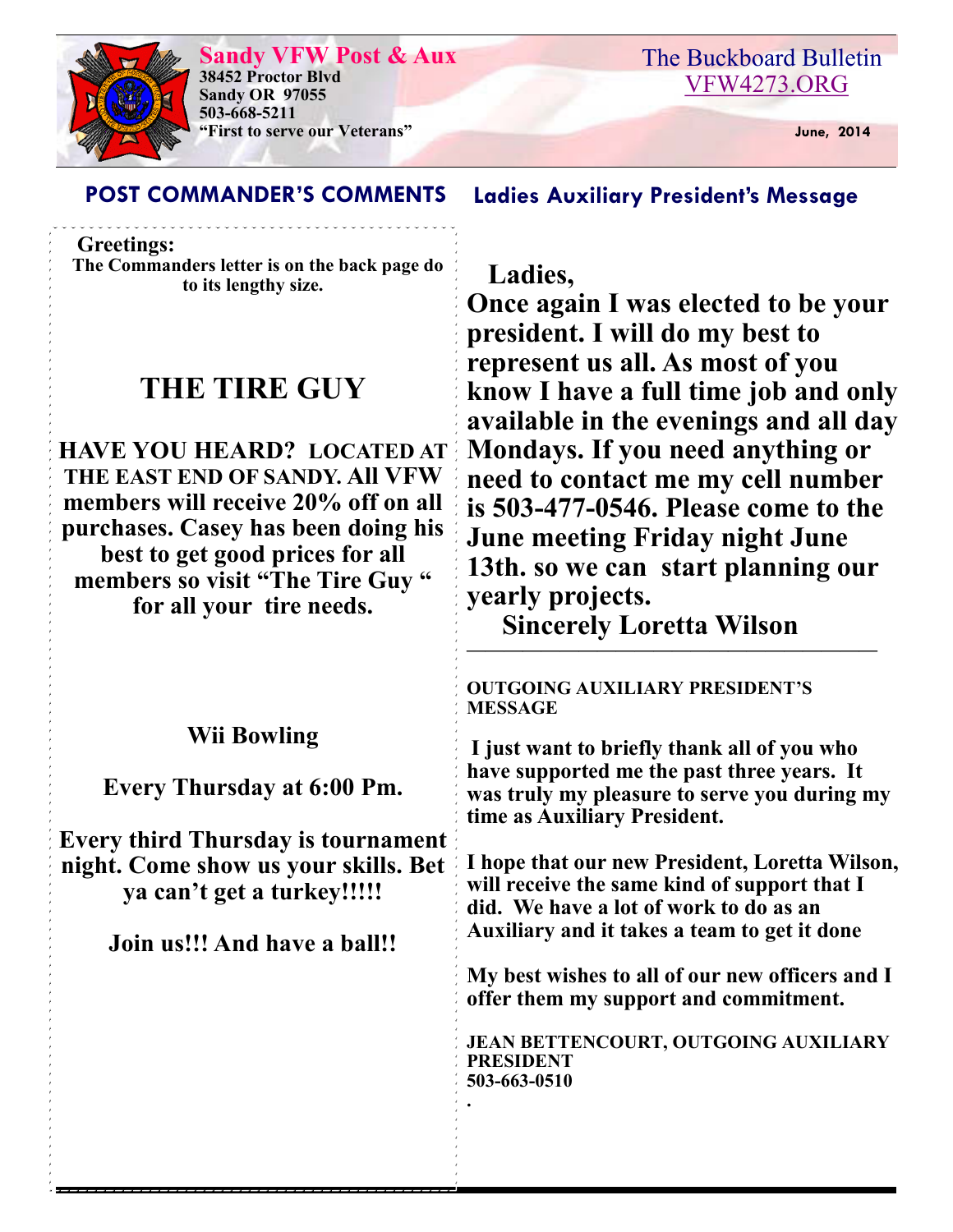Post birthdays!! If your having a birthday, come in for your birthday drink.

Planning a party! Have it here, Low rental rates and great fun are all we promise!!

# Karaoke!!

If you can't sing, no problem. You can here!! Friday nights at 7:00pm

#### **AUXILIARY CHAPLAIN'S MESSAGE**

**Al and Birdie Foust are stilling living in their Eagle Creek home. Al takes Birdie to the Sandy Senior Center every Wednesday afternoon for the Changing Times Program so that he can run his errands.** 

**Birdie spent many hours, in the past, volunteering to help with this program. Al and Birdie also volunteered many hours over the years at the Portland VA Hospital. They both served on the executive committee and Al was the VFW Representative. Al is still going strong and their son, Ralph also a member of our Post, is looking out for them.** 

**Please let me know if anyone is in need of assistance. We want to keep in touch with our members so that we can help when needed. JUDY GASCON, AUXILIARY CHAPLAIN 503-668-3748** 

| Post Officers                                                                                                                                     |                                                                                                           | $2013 - 2014$ | <b>Ladies Auxiliary Officers</b>                                                                                    |                                                                                                                                    |  |
|---------------------------------------------------------------------------------------------------------------------------------------------------|-----------------------------------------------------------------------------------------------------------|---------------|---------------------------------------------------------------------------------------------------------------------|------------------------------------------------------------------------------------------------------------------------------------|--|
| Commander<br>Senior Vice Cmdr.<br>Junior Vice Cmdr<br>Chaplain<br><b>Ouartermaster</b><br>Judge Advocate<br>Adjutant<br>Surgeon<br>1 year Trustee | Robert Anthony Gibler<br>Don Reid<br>Jeramy "Huck" Hubbard<br>Melissa Samuels<br>Jerry Gomes<br>John Lamb |               | President<br>Sr. Vice President<br>Jr. Vice President<br>Treasurer<br>Chaplain<br>Secretary<br>Guard<br>Conductress | Loretta Wilson<br>Dora Fitzpatrick<br>Wanda Michaels<br>Midge Watkins<br>Judy Gascon<br>Kay Gomes<br>Sardi Bowyer<br>Voriece Blair |  |
| 2 year Trustee                                                                                                                                    | Bert Key                                                                                                  |               |                                                                                                                     |                                                                                                                                    |  |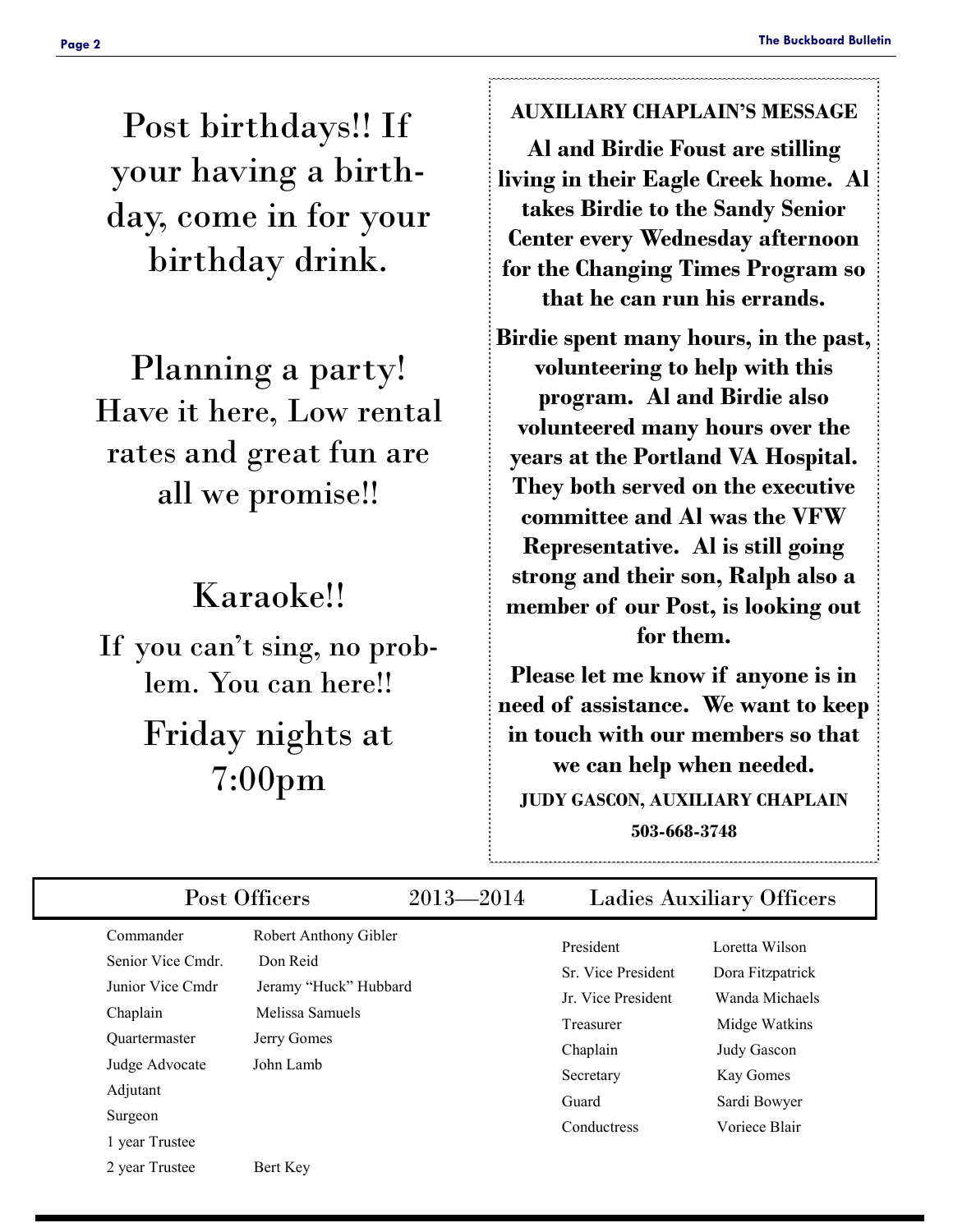Well you missed it. If you don't know what I'm referring to, Yep, you missed it.

The post has been hopping lately and there are plenty of events happening. The sandy mountain days festival is approaching quickly, volunteers are needed. Come in and sign up for this event. It's a bunch of fun and you don't want to miss it. Fathers day breakfast is Sunday. Fathers eat free . Bring the whole fam damily. The food will be yummy.

The new officers are now in place, but there is still a little confusion around the post as to what's going to happen and when. If your also wondering, maybe you should stop in and check it out. Were planning many things in the coming months. Your input is welcome. Every member has the right to speak up and be heard. What do you want to ask, say, or do? Lets hear your ideas!!!!

July 4th is just around the corner. Were going to have a BBQ here at the post. July 4th From open till close, so stop in a have a burger or dog. And enjoy the day with us.

Everyone misses you, you really should stop in and say high.

Jimmie : Your Post Bar Winch

Special thanks go out to…..

| Vicky & Dave Velmere |                                                            |  | Clyde Wintworth Barbara Fournier Jerry & Kaye Gomes |
|----------------------|------------------------------------------------------------|--|-----------------------------------------------------|
| Julie & Mark         | Loretta & Tim Wilson                                       |  | Nick & Kristy                                       |
| Casey Wood           | <b>Gary Lightcap</b>                                       |  | My Husband Rick                                     |
|                      | You Guys Rock Thanks you for all your help and all you do. |  |                                                     |

### Post Chaplin

Our prayers and thought are with the family of Martha McGuire. Martha was a WW11 nurse and a long time member of the Sandy VFW Martha was actively involved in the Buddy poppy distribution. She will be greatly missed.

"But God will redeem my soul from the power of the grave, for He shall receive me."

E-Mail: gareth2002@frontier.com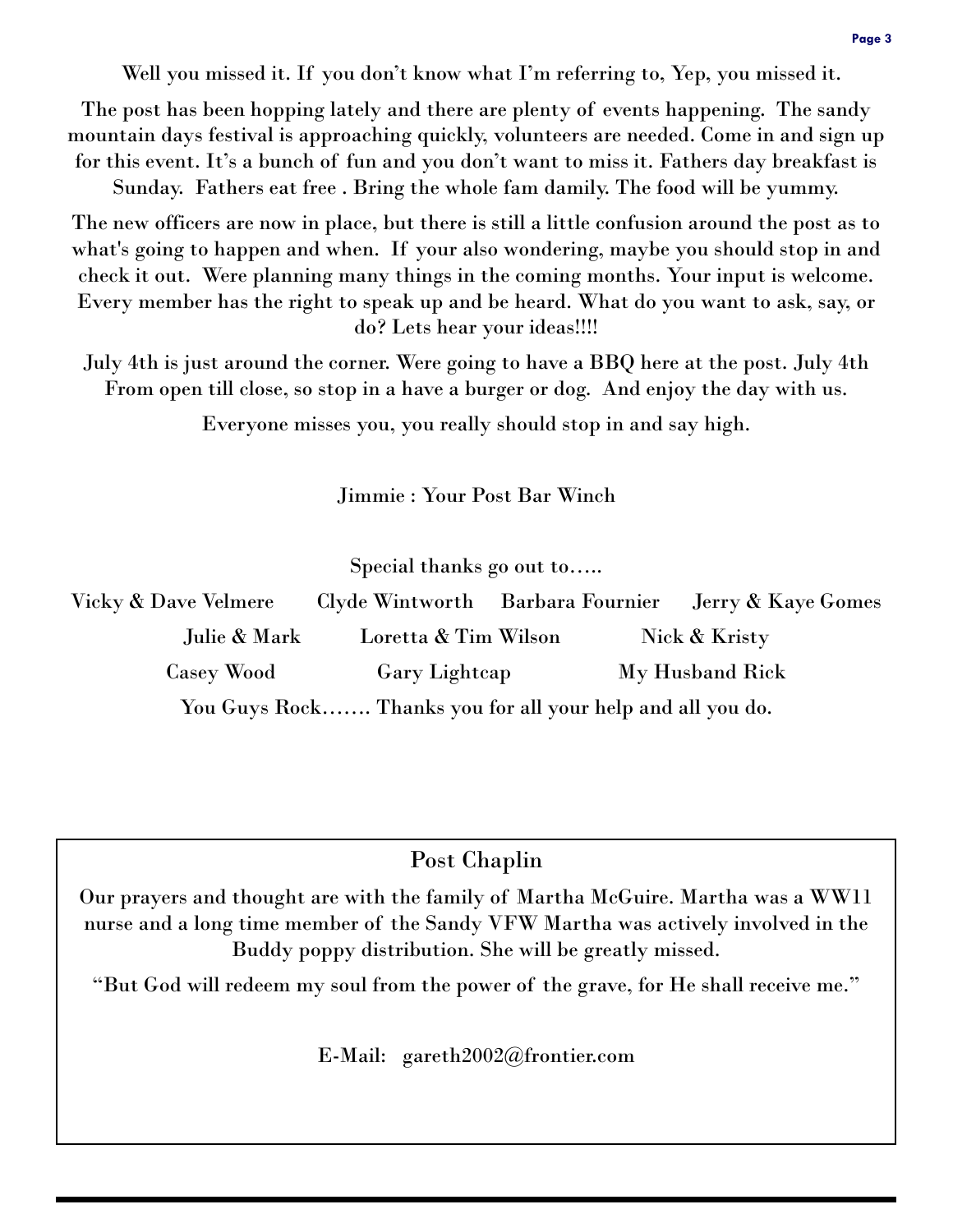Comrades',

 For my first submission to the newsletter there are a few people that I feel compelled to send a special thanks to, not just for me, but for all of us. There are a multitude of people behind the scenes that make this place work, all of which are volunteers. I could not possibly remember everyone but I'll do my best. The following people have stood out to me in the last 2 months while getting ready to assume command and I feel they should be recognized for their selfless efforts and good deeds.

 First I wish to thank Terry Boyer for his service to our organization as the outgoing Commander. I wish him and his wife Marry the best of luck in there new adventures. Terry has been a key person keeping me abreast of the responsibilities of this position. As we have a changing of the guard we will also be breaking in a new Quarter Master in the upcoming months. We have Jerry Gomes to thank for assuming this position and of course Mr. Bill Miller who is in the position of training us new guys how to keep the money and reports straight. Bill has volunteered several hours to getting us ready for the changing of officers and I greatly appreciate his professionalism and insight with the books.

For mother's day this year we had a great turn out for breakfast. I want to thank Dan Coupher, John Lamb for helping in the kitchen and Ken Hershberger for the rhubarb used in my cobbler that was made. And to all the mothers out there,,,,,were still sorry for those things we do as kids and hope that the token breakfast every year for Mother's day,,,, makes up for at least some of the gray hairs we given you.

 Memorial Day was great as usual thanks again to some key people who always represent us and our fallen hero's so well. Memorial Day in Sandy would not be the same without Vorice. The flags were beautiful this year. I was able to get some good candid pictures in the flags of my daughter staring at them in amazement, it was touching. Every year Vorice donates countless hours to getting this right. She's not alone however! Kit, Dan, Dora, Kay, Chris, Julie, Mark, Barb, Jimmie, John, Suzanne and many others with the Ladies Aux. were right there to help her out setting things up and staying over at the cemetery for security. Special thanks to the guys for getting the generator up and running so our flags were properly lit at night.

 Buddy poppies went well despite all the other activities that weekend. I will be the first to admit I could have done a better job with organizing the poppy drive this time around. Despite my inability to be poppy superman, we have some "Supper Members" who picked up the ball and ran with it. I should have the final tallies and reports together by our next regular meeting for all of you competitive types who want to know! Again I want to thank all of you who volunteered your time for this drive. A special thanks to Wanda Michaels for all her time this Memorial Weekend along with our trusty Chaplain Melissa Samuels. Thank you everyone for all your patience and help this last memorial weekend with the drive.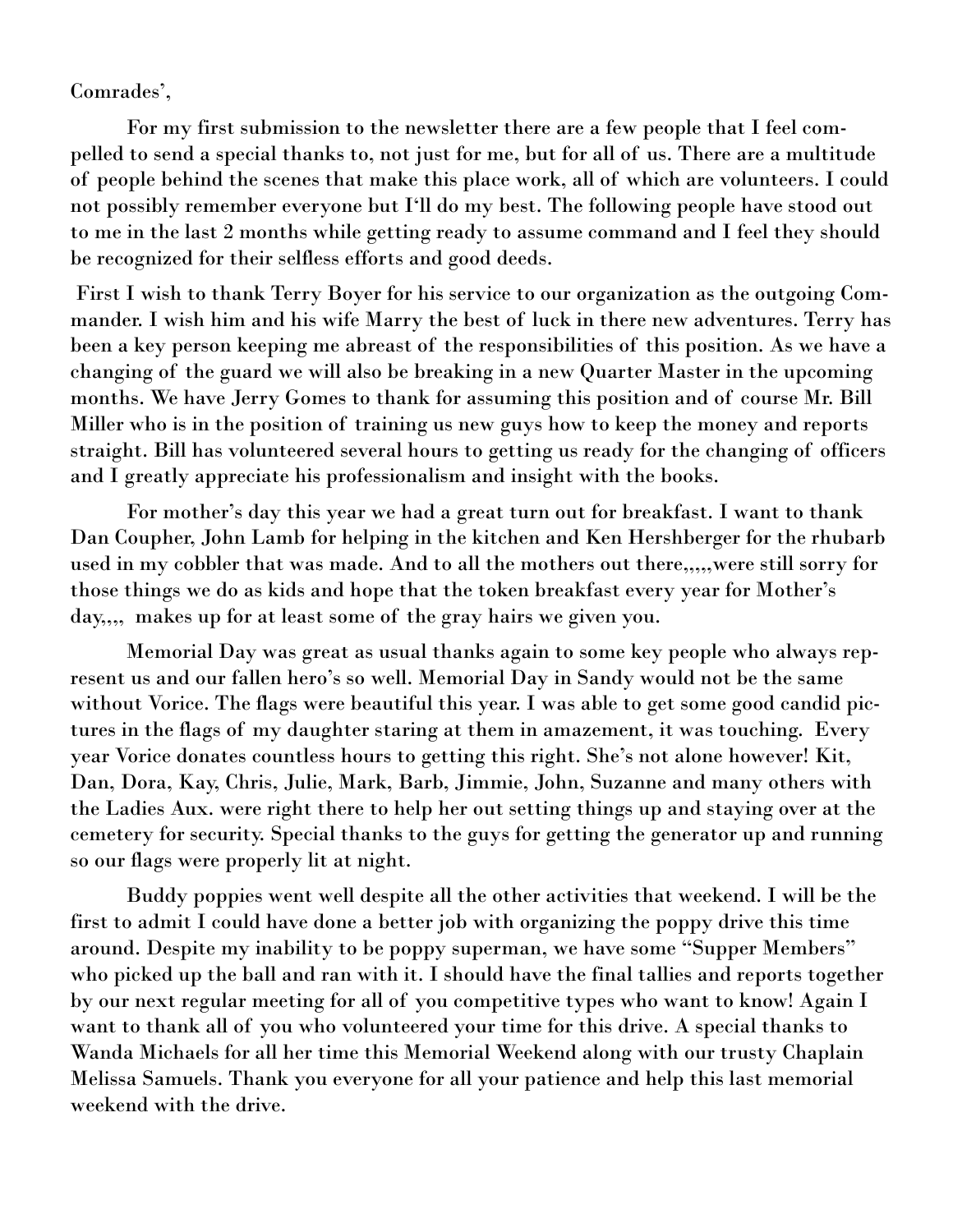On the topic of painting; The painting project has been taking longer than anticipated. The previous paint was in desperate need of being properly scraped and primed before painting again. The project is moving slower than anticipated however there has been no cost to the post on this endeavor thus far and we are really trying hard to make the place look great. In other words were not just slapping up paint and I hope some of you can see that. Our "Great White Wall" at the entry has been set aside for a special mural project with our local art students from the high school. We hope to have the windows and rest of the painting completed before the end of June. Jerry Gomes brought down a paint crew and some paint for us to use. His crew was able to get the high eves and such done for us. This kept us from having members up in precarious situations on ladders trying to do it themselves,,,,Thank you Jerry!!! I want to thank everyone else who has helped with painting and cleanup of the post. Julie, Mark, their son Nick, Suzanne, Loretta, Jimmie and Rick, Mellissa Samuels, Huck, are just a few of the people who have been involved. When you see them let them know you appreciate it, and anyone else I may have forgotten as well.

 To everyone, have a great, safe, and happy summer this year. Remember the campout is coming the end of June and right after the 4th of July were have Sandy Mountain Days coming up with our big chicken dinner feed!!!! I hope to see everyone at the campout and at the festival. Map and directions for the campout with be in the post within the next few days for all of you who will be joining all of us! Autumn and I hope to see you there!!! I am offering a pretty nice rifle case for the best rifle shooter in a shooting match up there this year!!! Bring your bang stick and let's see who can shoot! Robert "Tony" Gibler HT2 USN 90-96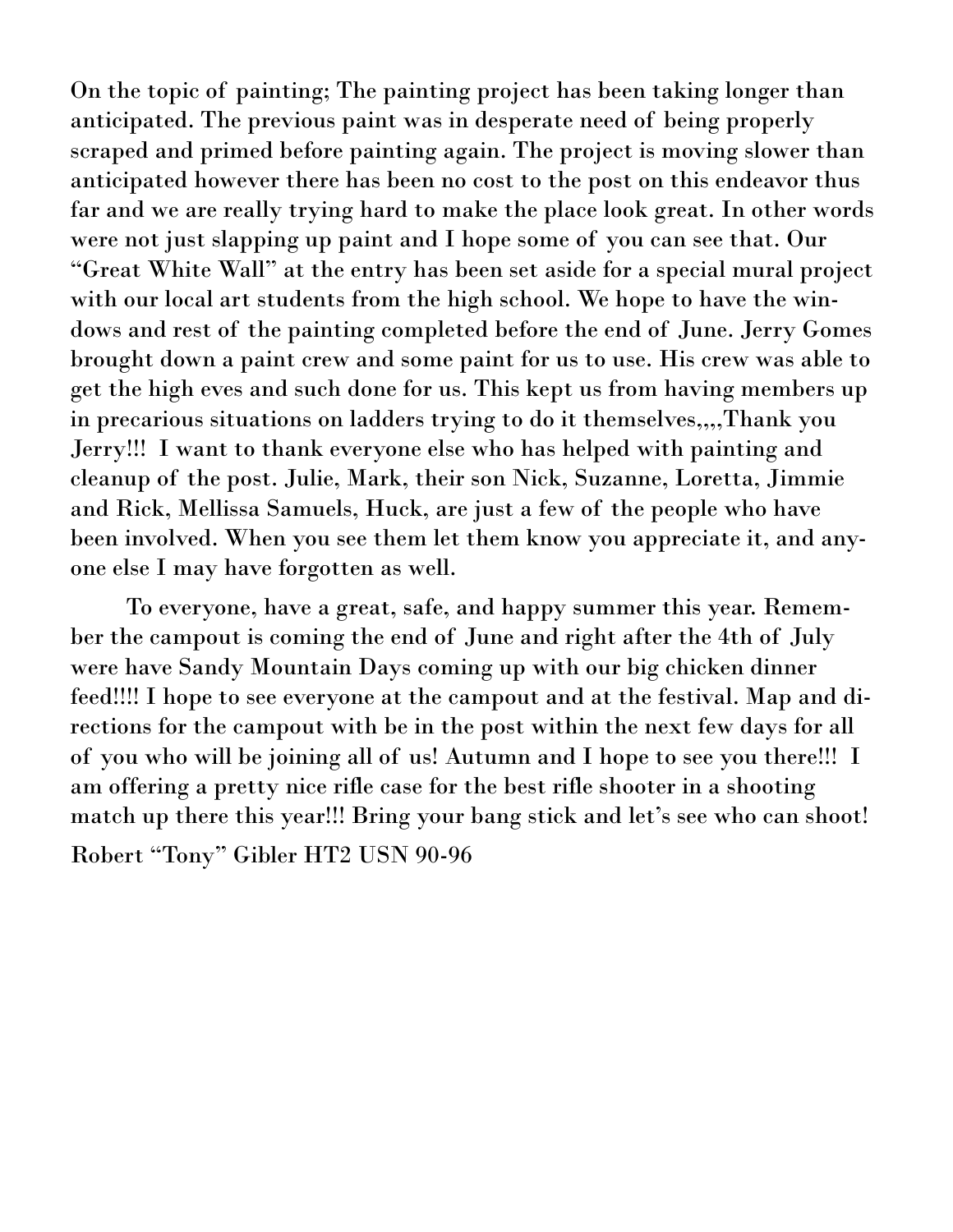

**Join Us for Post and Auxiliary meetings!**

**House Committee Mtg - 06/17/2014 at 6:00pm AUX - 06/13/2014 6pm POST 06/20/2014 6 pm Like us on Facebook!!!!**

 The sandy action center is looking for a few good people. They need help with the food dept. & also other areas. Contact Gina @ 503-784-2202

If your in need of fresh veggies and fruits, every 3rd Thursday you can get a box full for only \$5.00.

| Daily Canteen Menu    |        |                      |        |  |  |  |
|-----------------------|--------|----------------------|--------|--|--|--|
| Fried Chicken         | \$9.00 | Halibut Fish & Chips | \$6.50 |  |  |  |
| Strips & Fries        | \$6.50 | Hamburger & Fries    | \$5.50 |  |  |  |
| French Fries          | \$2.50 | Deep Fried Hotdog    | \$2.00 |  |  |  |
| Cheese burger & Fries | \$7.00 | With fries           | \$2.50 |  |  |  |

#### **Calendar**

Monday CLOSED Saturday. Open 3pm

Tuesday. Open 3pm Domino night/Game Night<br>Wednesday. Open 3pm Taco's and Poker Night—5 Open 3pm Taco's and Poker Night—5pm Thursday Open 3pm WII Bowling starts at 6:00pm Open 3pm Dinner 5pm and karaoke

Sundays CLOSED**.** 





**JOHNSTON'S TAX SERVICE** 

28424 SE HWY 212 PO BOX 33<br>BORING, OREGON 97009 Phone: 503-663-3308 Fight. 563-663-2936<br>Fax: 503-663-2938<br>E-mail: DERA@TELEPORT.COM

**ALETA JOHNSTON** ENROLLED AGENT LICENCED TAX CONSULTANT